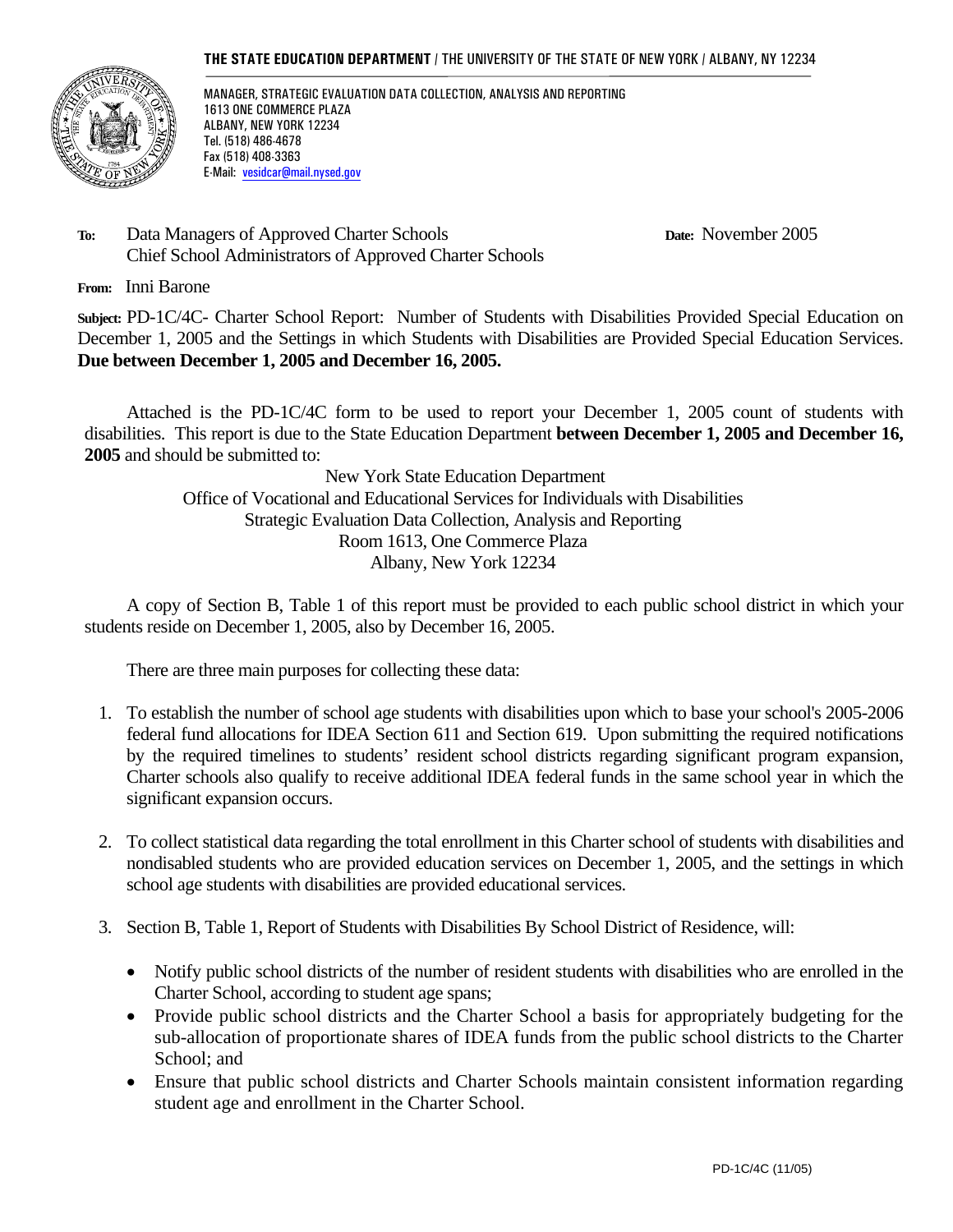To be counted in this report, each student with a disability, on December 1, 2005, must meet all of the following criteria.

- The student must be enrolled in this Charter School. A student with a disability who withdraws from your Charter School and enrolls in a public, private or State program before December 1, 2005, may not be included in the count for your Charter School. A student who enrolls in this Charter School after December 1, 2005 may not be included in the count for your Charter School.
- The student must have an Individualized Education Program (IEP) and be provided special education programs and services in accordance with State standards.

Federal law and regulation require that State education agencies ensure an unduplicated count of students with disabilities. Before submitting the PD-1C/4C report, please complete local verification procedures to ensure that each student is counted only once. Such verification procedures may include visual scans, computer scans or other methods; and are especially important for Charter Schools having several school buildings and for students receiving multiple special education programs or services.

The State Education Department (SED) will confirm the accuracy of information included in this report as part of the program review process, or as is otherwise indicated. To facilitate such review for your school, please maintain a list (hard copy or other readily retrievable format) of all students included in this child count until June 30, 2013. Upon completing local verification procedures, if it is determined that one or more counts are incorrect a revised child count (i.e., PD-1C/4C form) must be submitted to SED and a revised Section B, Table 1 must be provided to the appropriate school district(s).

Compared to last year's PD-1C/4C form, the 2005-2006 PD1C/4C report is modified in the following ways:

- Section B, Table2 has been removed. It collected the number of school age students with disabilities who are also limited English proficient. These data are collected through the individual student record system.
- Section B, Table 3 has been removed. It collected the number of school age students with disabilities provided test accommodations. These data are collected through the individual student record system.
- Section B, Table 4 has been removed. It collected the number of school age students with disabilities provided Section 504 accommodations. These data are collected through the individual student record system.
- Section B, Table 5 has been removed. It collected the number of school age students by grade and ungraded students by age. These data are collected through the individual student record system.

During 2005-2006, Strategic Evaluation Data Collection Analysis and Reporting personnel may be available to conduct a limited number of regional training programs regarding the various special education data forms (i.e., the PD forms). If you feel that such training would be useful, please contact your local Special Education Training and Resource Center (SETRC). The data collected through the PD forms are used in the following reports and activities:

- State Performance Plan and Annual Performance Report for Special Education
- Public reporting of LEA results against State targets established in the State Performance Report.
- Calculation of minimum amount of per-pupil IDEA funds to be sub-allocated or spent on services.
- Pocketbook of Goals and Results for Individuals with Disabilities
- Chapter 655 Report to the Governor and the Legislature on the Status of the State's Schools
- Special Education Quality Assurance Reviews
- School District Report Cards
- BOCES Report Cards
- Charter School Report Cards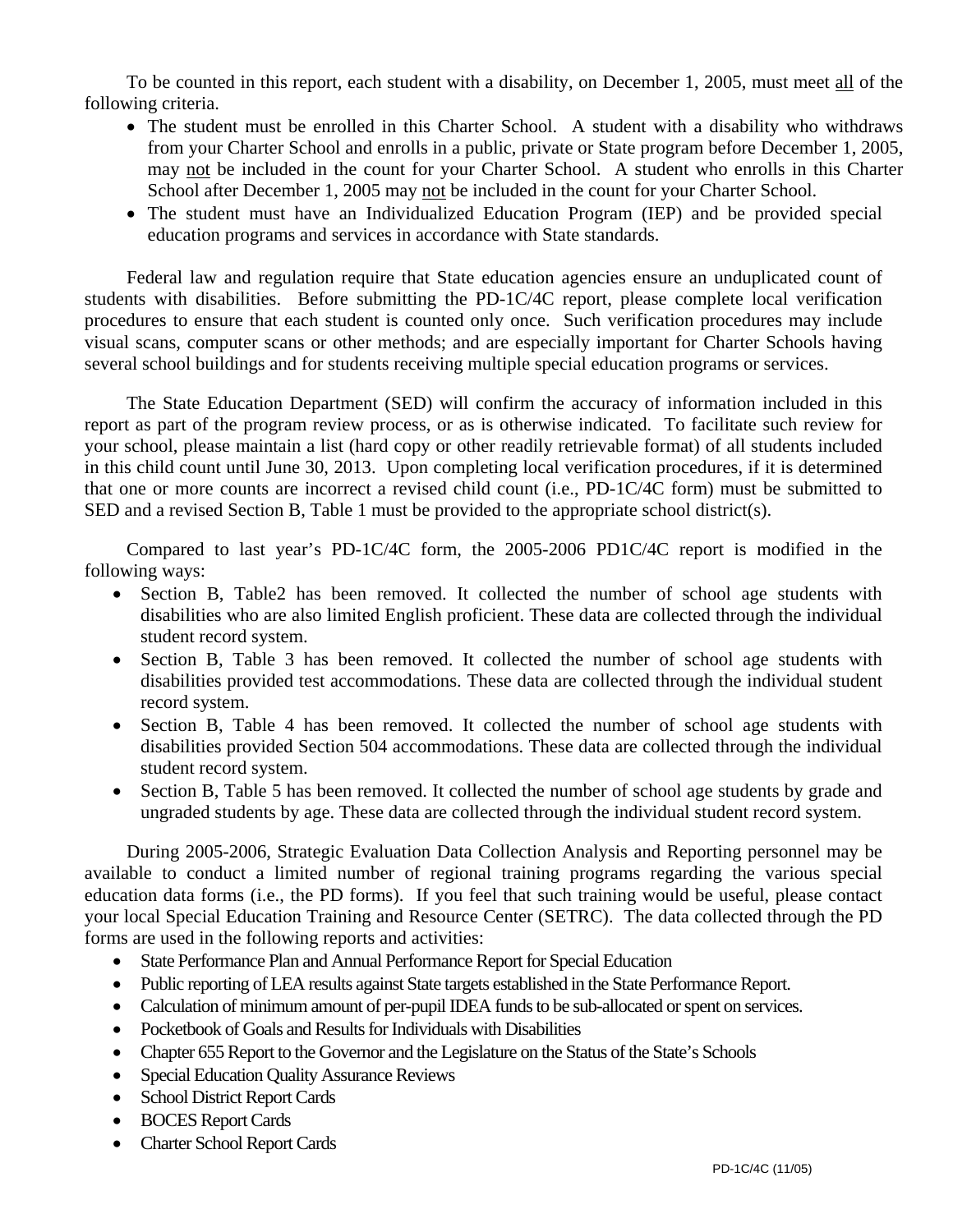- Calculations to identify instances of possible race/ethnicity disproportionality
- Other reports required by State or federal statutes

If you have any questions or are in need of assistance in completing this report, please contact the SEDCAR Unit by using the contact information provided in the letterhead. Thank you.

Attachment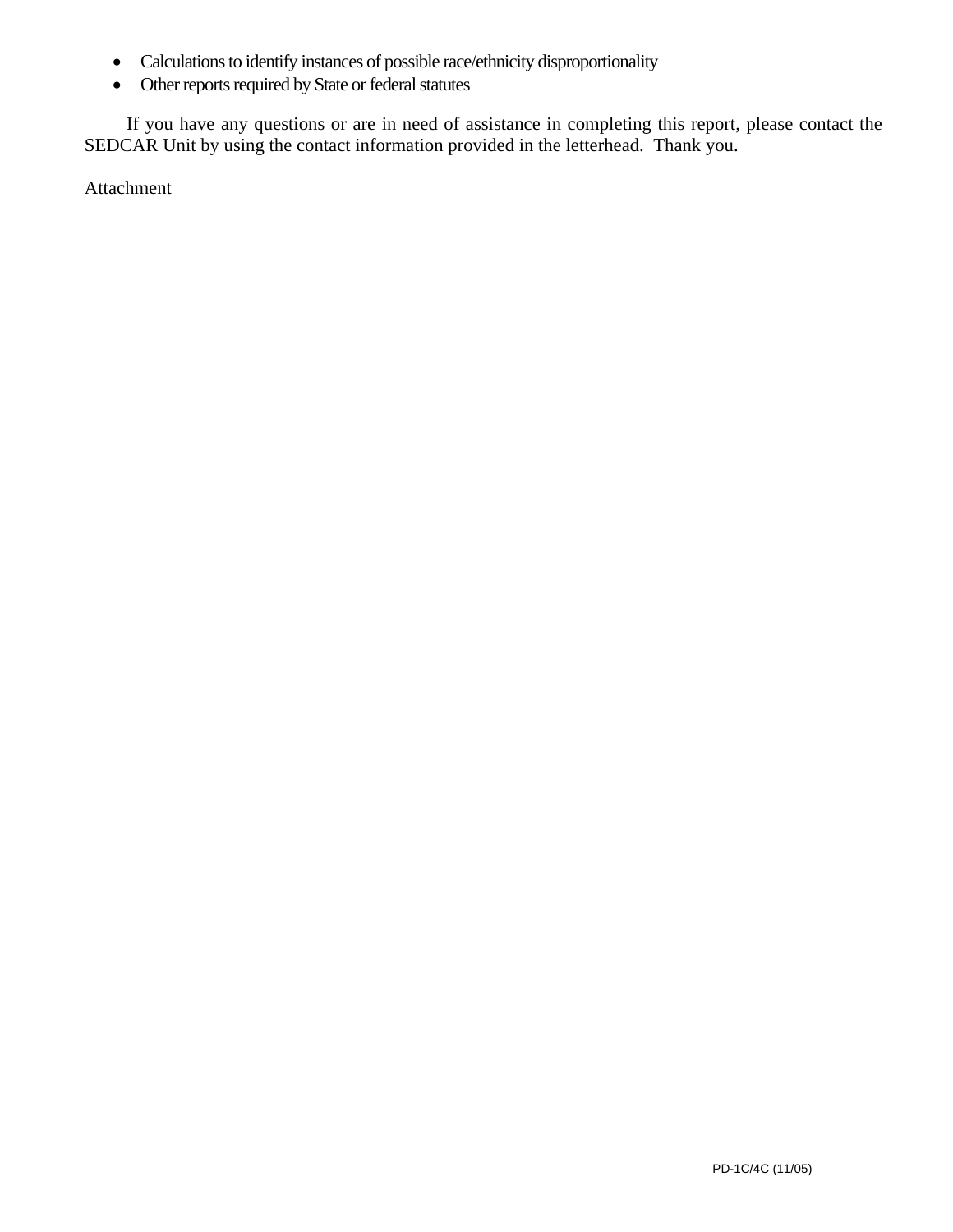#### The University of the State of New York THE STATE EDUCATION DEPARTMENT Office of Vocational and Educational Services for Individuals with Disabilities Strategic Evaluation Data Collection, Analysis and Reporting One Commerce Plaza – Room 1613 Albany, NY 12234-0001

### *PD-1C/4C-Charter School Report:*

*Number of Students with Disabilities Provided Special Education on December 1, 2005 and the Settings in which School Age Students with Disabilities are Provided Special Education Services*

*Instructions:* 1. Return one copy of this report between December 1 and December 16, 2005 to the above address. (This report may not be signed or submitted prior to December 1, 2005.) 2. Retain one copy (and supporting documentation) in your Charter School for reference and audit purposes. The required retention period ends June 30, 2013. 3. If you have questions about this report, please call (518) 486-4678, or e-mail your questions to vesidcar@mail.nysed.gov *School Information*  **(Enter 12-digit SED Code Below) SCHOOL NAME ADDRESS** (include building name, room number, or mail stop information) **CITY STATE ZIP** *Contact Person Information\** **NAME TITLE TELEPHONE (Include Area Code) FAX E-MAIL ADDRESS** 

\*All correspondence from SEDCAR will be directed to the contact person identified in the PD web based data entry system at http://pd.nysed.gov Please keep the contact person information current, including the e-mail address as most communication will occur via e-mail.

*Certification and Assurances* 

I have reviewed the information reported on this form and certify that this is a complete and accurate count of students with disabilities served on December 1, 2005. I further certify that the students reported were enrolled in this Charter School, had a current Individualized Education Program and received special education programs or services in accordance with State standards.

**I understand that the sub-allocation of federal funds to this Charter School will be based upon this count.** If the reported count is lower than the actual count, additional funds will not later be claimed. If the reported count is higher than the actual count, a downward revised PD-1C/4C report will be submitted to the School District(s) of students' residence and to the State Education Department, and funds received for those erroneously counted will be returned to the appropriate school district(s).

I assure that federal, State and local procedures will be completed to receive a sub-allocation of IDEA funds from each school district of students' residence.

Original Ink Signature Date Signed

*Chief School Administrator Must Sign and Date on or after December 1, 2005.*

\_\_\_\_\_\_\_\_\_\_\_\_\_\_\_\_\_\_\_\_\_\_\_\_\_\_\_\_\_\_\_\_\_\_\_\_\_\_\_\_\_\_\_\_\_\_\_ Name of Chief School Administrator (Please type or print)

\_\_\_\_\_\_\_\_\_\_\_\_\_\_\_\_\_\_\_\_\_\_\_\_\_\_\_\_\_\_\_\_\_\_\_\_\_\_\_\_\_\_\_\_\_\_\_ \_\_\_\_\_\_\_\_\_\_\_\_\_\_\_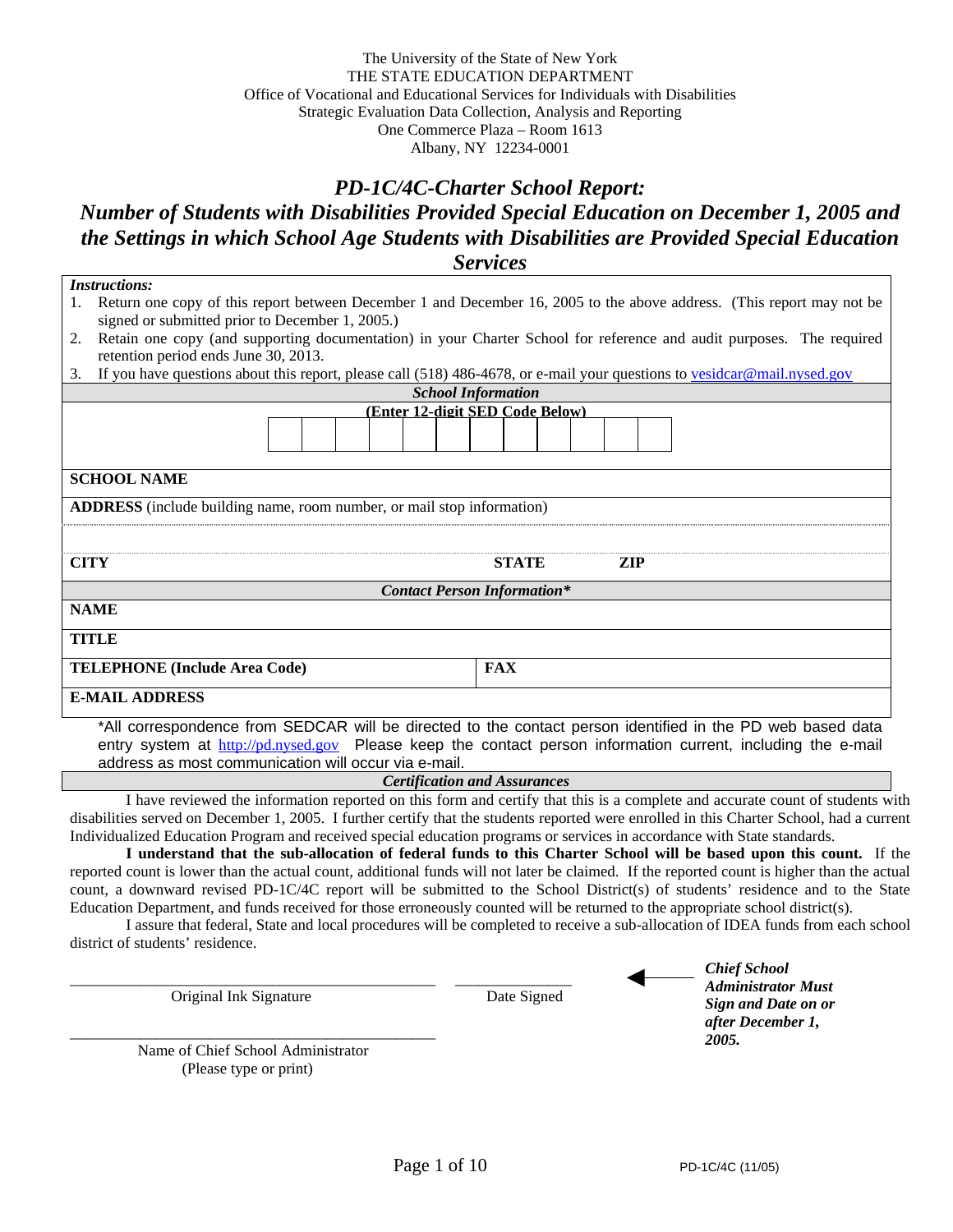## **Directions for Completing the PD-1C/4C Report**

- 1. Report information for all school age students with disabilities enrolled in your approved charter school on December 1, 2005.
- 2. Wherever information is requested regarding students' race/ethnicity, please use the definitions below to assist in determining the most appropriate category for reporting students. Also, the race/ethnicity of students must be reported consistently on all Department data collection instruments.

**American Indian/Alaskan Native:** A person having origins in any of the original peoples of North and South America (including Central America) and who maintains tribal affiliation or community attachment.

**Asian or Pacific Islander:** A person having origins in any of the original peoples of the Far East, Southeast Asia, the Indian subcontinent, or the Pacific Islands, including, for example, Cambodia, China, India, Japan, Korea, Malaysia, Pakistan, the Philippine Islands, Thailand, and Vietnam. The Pacific Islands include Hawaii, Guam, and Samoa.

**Black or African American (not Hispanic):** A person having origins in any of the Black racial groups of Africa.

**Hispanic or Latino:** A person of Cuban, Mexican, Puerto Rican, South or Central American, or other Spanish culture or origin, regardless of race.

White (not Hispanic): A person having origins in any of the original peoples of Europe, the Middle East, or North Africa.

- 3. Wherever students are to be reported by age, please report age as of December 1, 2005.
- 4. If specific instructions for some tables are not provided below, they are included above each table of the PD-1C/4C form.

# **Directions for Selected Sections and Tables**

**Section B, Table 1:** Provide the number of students with disabilities by public school district of residence by age ranges 4-5 and 6-21. Report all students with disabilities who are enrolled in the Charter School and who are provided special education services by the Charter School or by the public school district. The total number of students reported in this table must be equal to the number of students reported in Section A, Table 1, Line 4. This report must be submitted to the State Education Department and also to each school district of residence to assist them with sub-allocating a proportionate share of federal IDEA funds under Sections 611 and 619 for each Charter School.

**Section C, Report 1, Table 1:** Report the number of students with disabilities who are educated in regular school buildings and removed from regular classes for "Less than 20%", "21% to 60%", or "More than 60%" of the school day or school week. "Regular school buildings" are buildings for both disabled and nondisabled school age students. "Regular classes" are classes for both disabled and nondisabled school age students. Time outside of regular classroom is a measure of the extent of removal from the regular classroom setting, NOT of the total amount of special education services provided. It is the percent of each school day or week that a student receives special education including related services, apart from nondisabled students while within a regular school building. For purposes of these data collection, students in the following settings should be reported in Table 1 (regular school buildings):

- Students who are receiving transitional support services.
- Students who attend regular school buildings for at least 50 percent of the school day or school week, even though they may attend programs in separate settings that include only students with disabilities for the rest of the day or week.
- All Charter School buildings that are attended by both disabled and nondisabled school age students.
- All public school buildings that are attended by both disabled and nondisabled school age students.
- All BOCES buildings that are attended by both disabled and nondisabled school age students.
- All Alternative High School programs that are attended by both disabled and nondisabled students.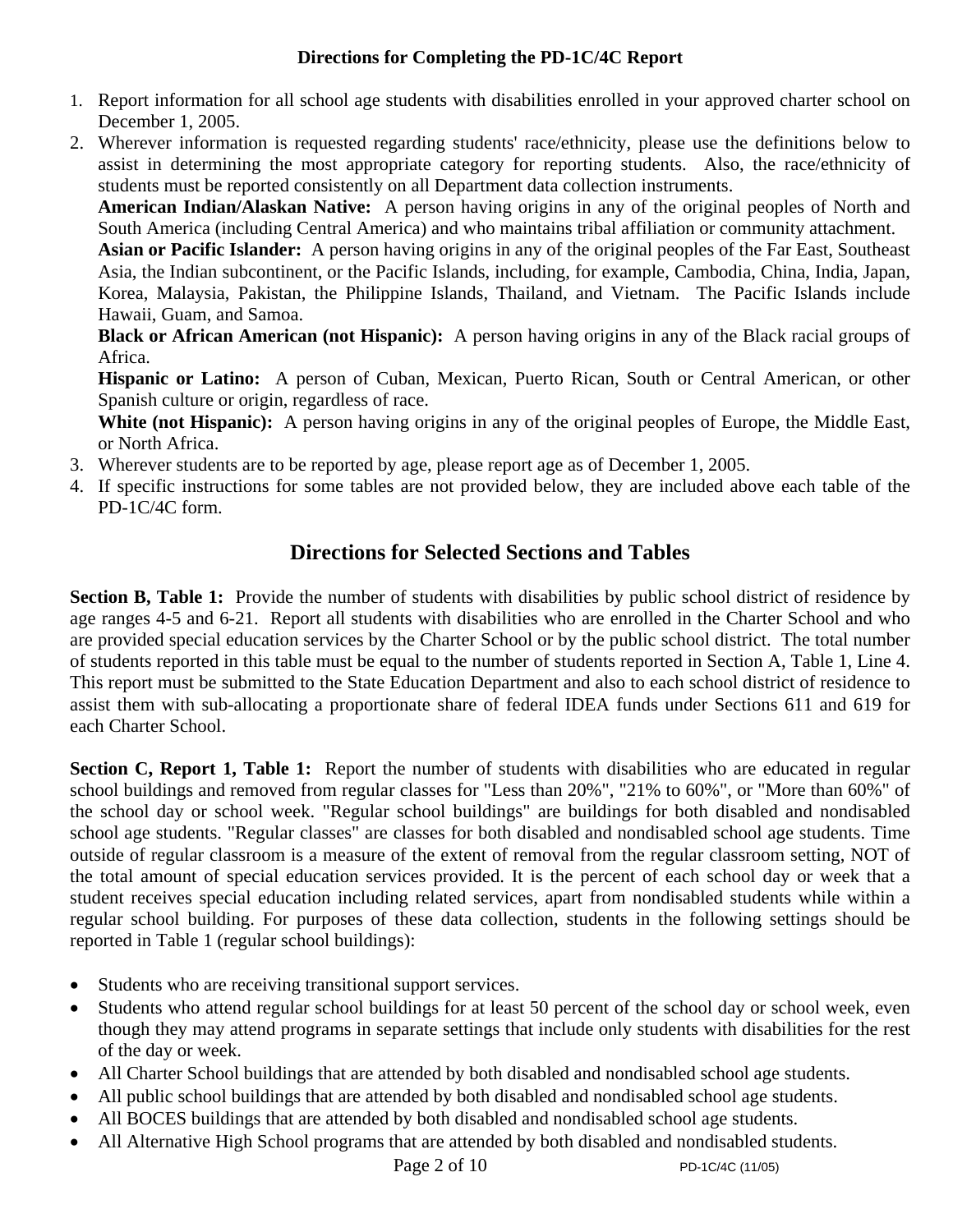All age appropriate community-based settings that include individuals with and without disabilities, such as vocational sites, in which students with disabilities interact with nondisabled individuals other than nondisabled individuals who are providing services to the students.

In order to determine the percent of time students receive services outside regular classrooms (i.e., in rooms/groupings attended by students with disabilities only), it is important to consider where the service is provided rather than the type of service that is provided. To calculate the percentage of time outside the regular classroom, divide the number of hours the student receives special education and related services outside the regular classroom each day or week by the total number of hours in the school day or school week. Use the length of the entire school day, including all periods and lunch. The following examples are provided for purpose of clarification:

- A student who attends a resource room for one period each day in which special education services are provided to a group of students with disabilities would be counted in Table 1, Line 1 since one period outside of regular classroom would constitute 20 percent or less of the school day.
- A student who is assigned a full-time, one-to-one teacher aide, but who attends regular classrooms for 80 percent or more of the school day should be included in Line 1 of Table 1.
- A student who receives special education services for two hours per day outside of regular classrooms would be reported on Table 1, Line 2. If the two hours of special education services are provided in the regular classroom, the student should be reported in Table 1, Line 1.
- A student whose first period begins at 8:30 a.m. and last period ends at 2:30 p.m. would have a six-hour day or 30-hour week. If the student attended a special class for four 45-minute periods daily and participated in the general education environment for the remainder of the day, that student's "time outside regular classroom" would be 15.0 hours per week or 50 percent of the week. Such a student would be reported in Table 1, Line 2.
- Special education services provided outside the normal school day (e.g., before school or after school) should not be considered time outside the regular classroom, regardless of the type of services or where they are provided. Such students should be counted in Table 1, Line 1.
- Students with disabilities who receive special education programs or services in regular classes that include nondisabled students should be reported in Table 1. This includes regular classrooms in which consultant teachers provide special education programs and services or regular classes in which special class programs are located.

**Section C, Report 1, Table 2:** Report the number of students with disabilities who are educated in separate educational settings. These are settings that are attended by students with disabilities only. The definition of each separate educational setting follows:

**Special Public Day Schools-** Include public day schools that are attended by students with disabilities only. These schools include public school district or Charter School or BOCES buildings that are attended by students with disabilities only.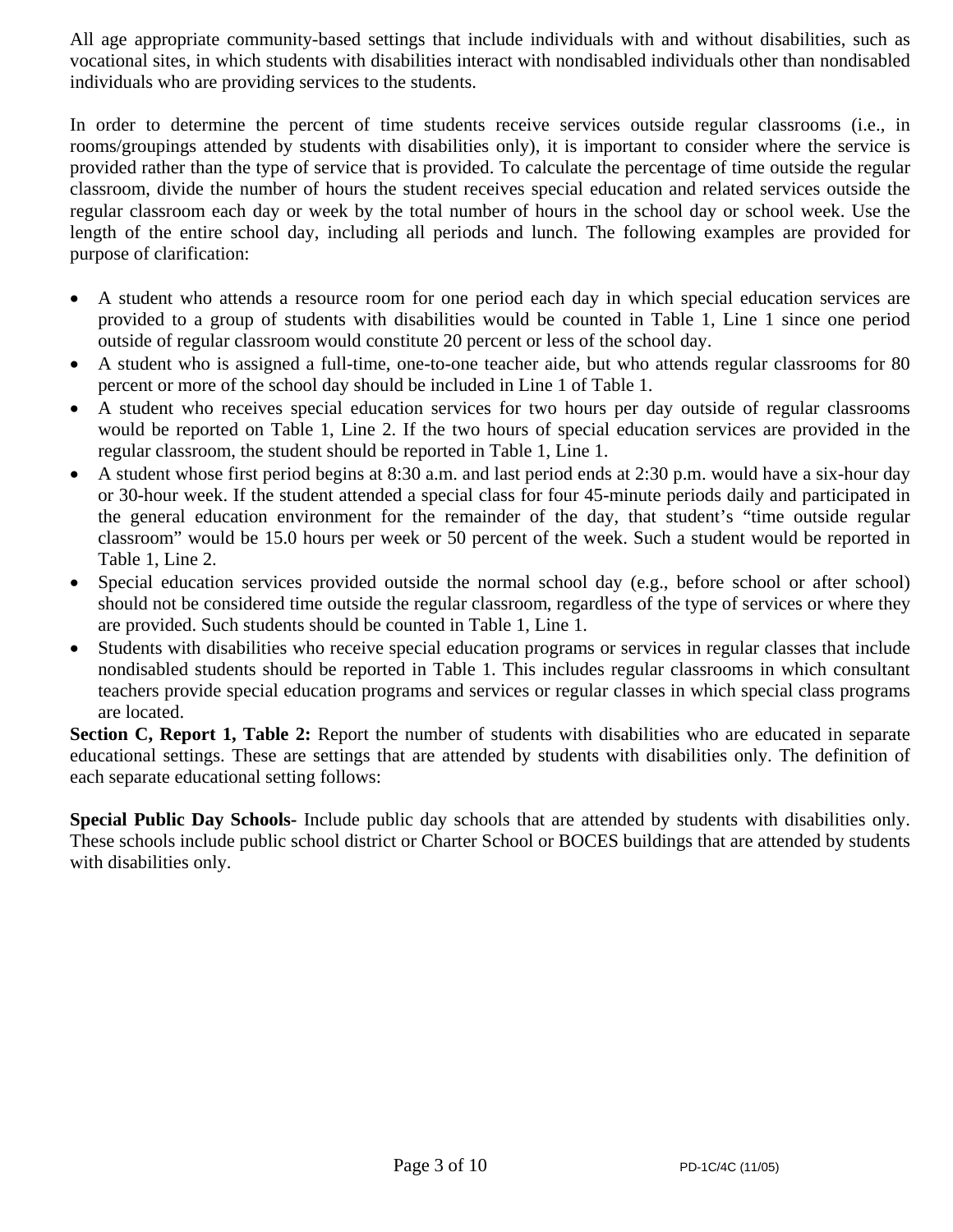|                                                  | Section A, Table 1: School Age Special Education Programs and Services                                                                                                                                                                                                                                                                                                                                                                                                                                                                                                                                                                                                                                                                                                                                                                                                                                                                                                                                                                                                                            |          |                  |
|--------------------------------------------------|---------------------------------------------------------------------------------------------------------------------------------------------------------------------------------------------------------------------------------------------------------------------------------------------------------------------------------------------------------------------------------------------------------------------------------------------------------------------------------------------------------------------------------------------------------------------------------------------------------------------------------------------------------------------------------------------------------------------------------------------------------------------------------------------------------------------------------------------------------------------------------------------------------------------------------------------------------------------------------------------------------------------------------------------------------------------------------------------------|----------|------------------|
| $\bullet$<br>$\bullet$<br>$\bullet$<br>$\bullet$ | Provide an unduplicated count of all school age students with disabilities enrolled in this Charter School on December 1,<br>2005, and provided special education services in accordance with Individualized Education Programs (IEPs).<br>Include students provided special education services or programs as defined in Section 200.6 of the Regulations of the<br>Commissioner of Education. This includes Transitional Support Services, Consultant Teacher Services, Related Services,<br>Resource Room Programs, and Special Class Programs.<br>Do not include students who are determined to have a disability pursuant to Section 504 of the Rehabilitation Act of 1973,<br>unless the student is also determined to have a disability pursuant to the Individuals with Disabilities Education Act and Part<br>200 of the Regulations of the Commissioner of Education.<br>If a student receives special education services in accordance with an IEP, from the Charter School as well as from the<br>school district of residence, report the student in Line 1 and not in Line 2 below. |          |                  |
| Line<br>No.                                      | <b>Report Each Student Only Once</b>                                                                                                                                                                                                                                                                                                                                                                                                                                                                                                                                                                                                                                                                                                                                                                                                                                                                                                                                                                                                                                                              | Ages 4-5 | <b>Ages 6-21</b> |
| 1                                                | Count of school age students with disabilities enrolled in this Charter School and provided<br>special education programs or services by personnel employed or contracted by the Charter<br>School.                                                                                                                                                                                                                                                                                                                                                                                                                                                                                                                                                                                                                                                                                                                                                                                                                                                                                               |          |                  |
| $\overline{2}$                                   | Count of school age students with disabilities enrolled in this Charter School and provided<br>special education programs or services by personnel employed or contracted by the public<br>school district.                                                                                                                                                                                                                                                                                                                                                                                                                                                                                                                                                                                                                                                                                                                                                                                                                                                                                       |          |                  |
| 3                                                | Count of all school age students with disabilities enrolled in this Charter School (Sum of<br>Lines $1$ and $2$ ).                                                                                                                                                                                                                                                                                                                                                                                                                                                                                                                                                                                                                                                                                                                                                                                                                                                                                                                                                                                |          |                  |
| $\overline{\mathbf{4}}$                          | Total count of school age students with disabilities (ages 4-21) (Sum of the two columns of<br>Line 3) enrolled in this Charter School.                                                                                                                                                                                                                                                                                                                                                                                                                                                                                                                                                                                                                                                                                                                                                                                                                                                                                                                                                           |          |                  |
| 5                                                | Of the count of all school age students with disabilities reported in line 4 above, report the<br>number of such students who are 14 years of age or older, on December 1, 2005.                                                                                                                                                                                                                                                                                                                                                                                                                                                                                                                                                                                                                                                                                                                                                                                                                                                                                                                  |          |                  |
| 6                                                | Count of all school age students (ages 4-21) enrolled in this Charter School on December 1,<br>2005. (This count includes students with disabilities, general education students, gifted<br>students, etc.).                                                                                                                                                                                                                                                                                                                                                                                                                                                                                                                                                                                                                                                                                                                                                                                                                                                                                      |          |                  |

#### Please note: The Subtotal of Section A, Table 1, Line 4 must be identical To the **Total of Section A, Table 2, Line 14** on the next page.

Please proceed to next page -

▶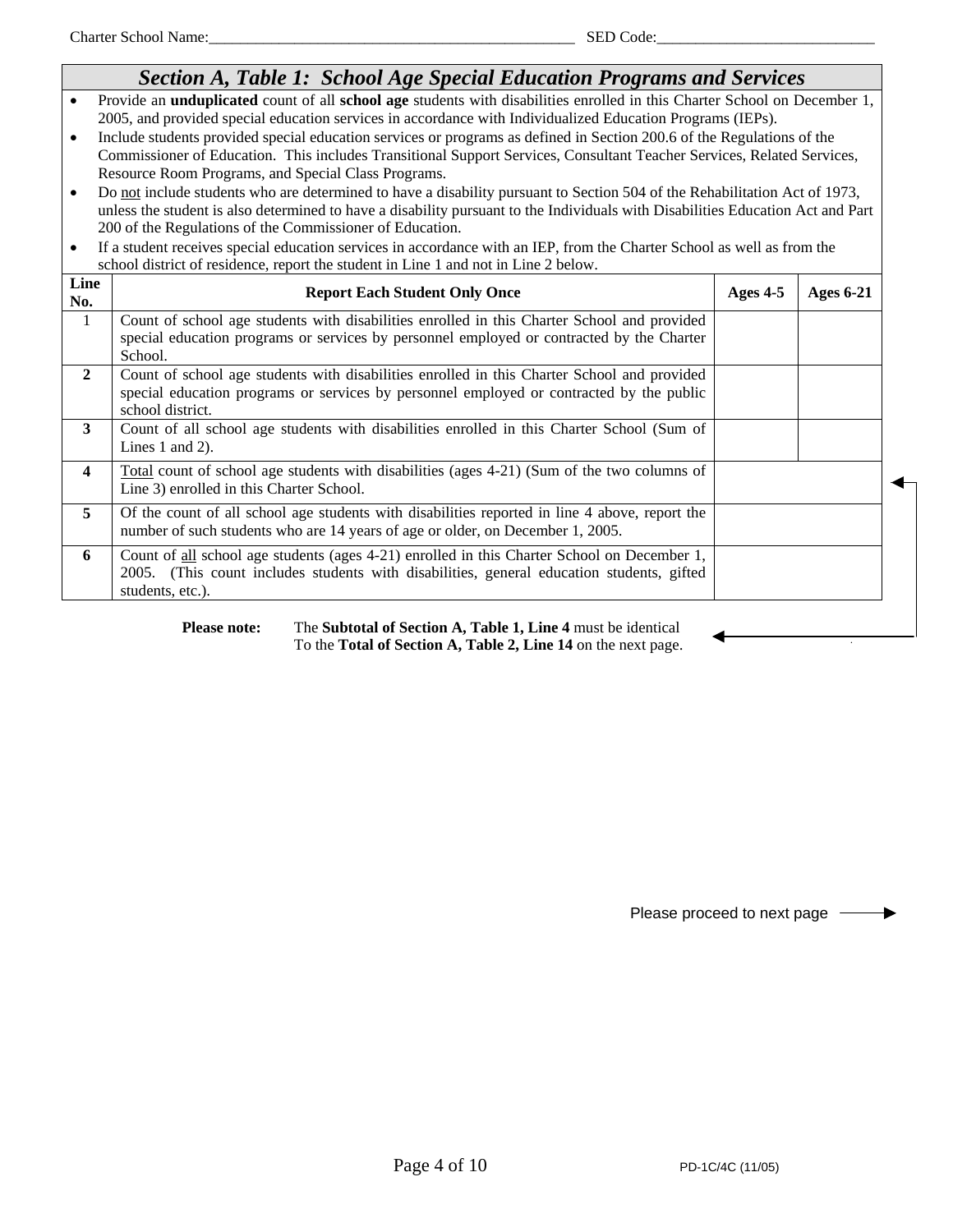# *Section A, Table 2: School Age Special Education Programs and Services*

For students reported in **Section A, Table 1, Line 4** (i.e. all school age students with disabilities enrolled in this Charter School), provide the same count by age and disability. Please group students counted by their actual age on December 1, 2005 (e.g., a student who is 12 years and 10 months on December 1, 2005 is counted as age 12). Any student classified as both Deaf and Blind must be reported as "Deaf–Blindness" on Line 12.

|                         |                                               | Number of Students by Age on December 1, 2005 |          |              |              |         |              |
|-------------------------|-----------------------------------------------|-----------------------------------------------|----------|--------------|--------------|---------|--------------|
| Line                    | <b>Disability Category</b>                    | $4 - 5$                                       | $6 - 11$ | $12 - 13$    | 14-17        | $18-21$ | <b>Total</b> |
| No.                     |                                               | Years*                                        | Years    | <b>Years</b> | <b>Years</b> | Years   |              |
| 1                       | <b>Autism</b>                                 |                                               |          |              |              |         |              |
| $\mathbf{2}$            | <b>Emotional Disturbance</b>                  |                                               |          |              |              |         |              |
| 3                       | <b>Learning Disability</b>                    |                                               |          |              |              |         |              |
| $\overline{\mathbf{4}}$ | <b>Mental Retardation</b>                     |                                               |          |              |              |         |              |
| 5                       | <b>Deafness</b>                               |                                               |          |              |              |         |              |
| 6                       | <b>Hearing Impairment</b>                     |                                               |          |              |              |         |              |
| 7                       | <b>Speech or Language Impairment</b>          |                                               |          |              |              |         |              |
| 8                       | <b>Visual Impairment (includes Blindness)</b> |                                               |          |              |              |         |              |
| 9                       | <b>Orthopedic Impairment</b>                  |                                               |          |              |              |         |              |
| 10                      | <b>Other Health Impairment</b>                |                                               |          |              |              |         |              |
| 11                      | <b>Multiple Disabilities</b>                  |                                               |          |              |              |         |              |
| 12                      | <b>Deaf-Blindness</b>                         |                                               |          |              |              |         |              |
| 13                      | <b>Traumatic Brain Injury</b>                 |                                               |          |              |              |         |              |
| 14                      | Total - Lines 1 through 13                    |                                               |          |              |              |         |              |

**Please note:** The Total of Section A, Table 2, Line 14 must be identical To the **Subtotal in Section A, Table 1, Line 4** on the previous page.

Please proceed to next page -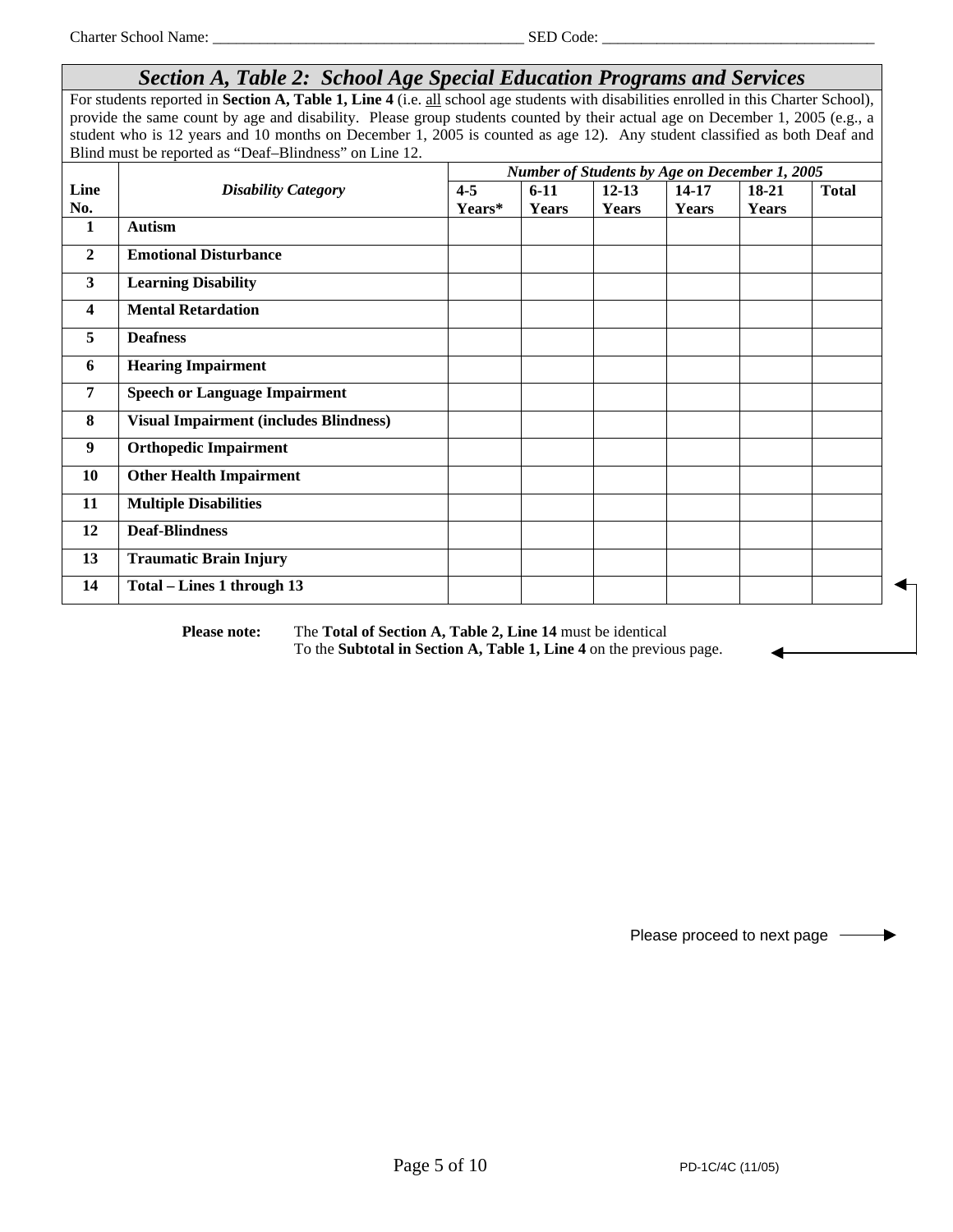# *Section B, Table 1: Report of Students with Disabilities by School District of Residence*

| Charter School Name: 2008. [2010]                                                                                                                                                                                              | SED Code: |  |
|--------------------------------------------------------------------------------------------------------------------------------------------------------------------------------------------------------------------------------|-----------|--|
|                                                                                                                                                                                                                                |           |  |
|                                                                                                                                                                                                                                |           |  |
|                                                                                                                                                                                                                                |           |  |
| Charter School Contact Person Contact Design Contact Person Contact Person Contact Person Contact Person Contact Person Contact Person Contact Person Contact Person Contact Person Contact Person Contact Person Contact Pers |           |  |
|                                                                                                                                                                                                                                |           |  |
|                                                                                                                                                                                                                                |           |  |
|                                                                                                                                                                                                                                |           |  |

Enter special education child count information for all school age students with disabilities enrolled in this Charter School, according to each public school district in which such students reside on December 1, 2005. Information contained in this Table should be submitted to each school district in which students with disabilities reside. Information contained in this table will assist school districts to sub-allocate federal funds under IDEA, Sections 611 and 619 to the Charter Schools. Please duplicate this page if your Charter School serves students with disabilities from more than one school district. Also, please note, the total number of students reported below, by school district in Line 5, must equal the total number reported in Section A, Table 1, Line 4.

|    | <b>Public School District Name:</b>                                                                                                    | <b>BEDS</b> Code: |                  |
|----|----------------------------------------------------------------------------------------------------------------------------------------|-------------------|------------------|
|    |                                                                                                                                        | Ages $4-5$        | <b>Ages 6-21</b> |
| 2. | School age students with disabilities, provided special education by Charter School                                                    |                   |                  |
| 3. | School age students with disabilities, enrolled in the Charter School but provided special<br>education by the public school district. |                   |                  |
| 4. | Count of all school age students with disabilities, (Sum of Lines 2 and 3)                                                             |                   |                  |
| 5. | Total count of all school age students with disabilities, ages 4-21. (Sum of both columns of Line<br>4).                               |                   |                  |

**Please duplicate this page and complete it for each school district of residence of students with disabilities. The total number of students reported on all such pages should be equal to the number of students with disabilities reported in Section A, Table 1, Line 4.**

Please proceed to next page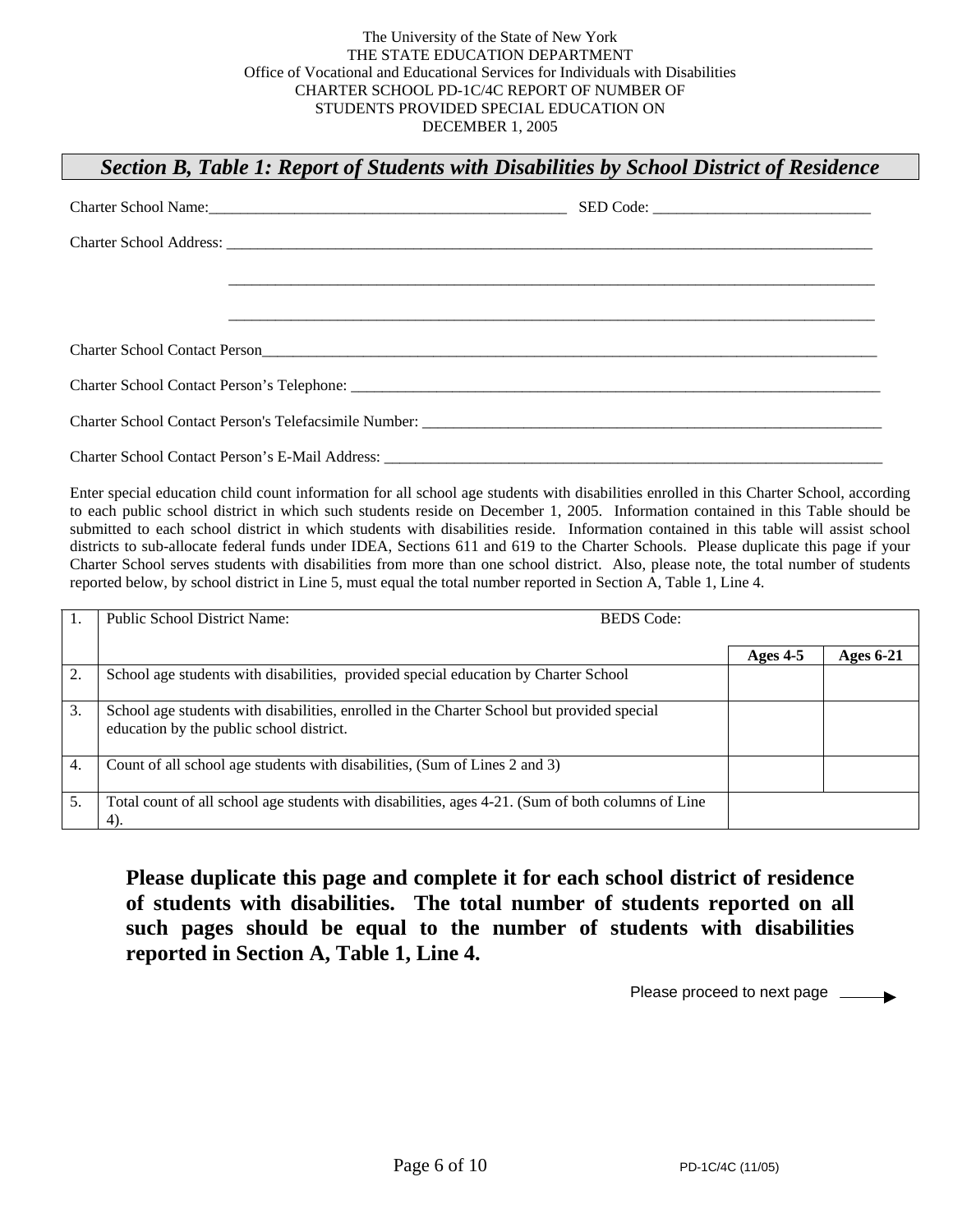### **Section C:** *Settings in which School Age Students with Disabilities are Provided Educational Programs or Services and Race/Ethnicity Information*

## *Report 1: Report of All School Age Students with Disabilities Placed as of December 1, 2005*

**Directions:** Please review directions and definitions for completing Section C, Report 1 beginning on page 2.

In the two tables below, report placement data for all students with disabilities who attend the school age program operated by this Charter School and receive special education programs/services based on an IEP. The students reported in Tables 1 and 2 below, must also be reported in Reports 2, 3 and 4 of this Section C. Please note that the total number of students with disabilities reported in Tables 1 and 2 below must be equal to the number of school age students reported in Section A, Table 1, Line 4 of this report.

**Table1: In Regular School-Based Programs -** In buildings attended by both general education students and students with disabilities.(Consultant Teacher, Resource Room, Special Class, et. al.)

|               |                                       |  | в                |           |           |           |              |  |
|---------------|---------------------------------------|--|------------------|-----------|-----------|-----------|--------------|--|
| Line          |                                       |  | <b>Age Group</b> |           |           |           |              |  |
| <b>Number</b> | <b>Time OUTSIDE Regular Classroom</b> |  | $6 - 11$         | $12 - 13$ | $14 - 17$ | $18 - 21$ | <b>Total</b> |  |
| 01            | 20% or less                           |  |                  |           |           |           |              |  |
| 02            | 21% to 60%                            |  |                  |           |           |           |              |  |
| 03            | More than 60%                         |  |                  |           |           |           |              |  |
| 04            | Total                                 |  |                  |           |           |           |              |  |

**Table 2: In Separate Settings -** In buildings attended by students with disabilities only (outside of regular school facilities).

|               |                           |     |                  |           |       | –         |              |
|---------------|---------------------------|-----|------------------|-----------|-------|-----------|--------------|
| Line          |                           |     | <b>Age Group</b> |           |       |           |              |
| <b>Number</b> | <b>Type of Setting</b>    | 4-5 | $6 - 11$         | $12 - 13$ | 14-17 | $18 - 21$ | <b>Total</b> |
| 01            | Special Public Day School |     |                  |           |       |           |              |
| 02            | Total                     |     |                  |           |       |           |              |

Note: . The totals for each line in Tables 1 and 2 above should be identical to the totals for each line in Tables 1 and 2 of Report 2 on the next page.

• The total for Table 1 plus Table 2 above should equal the total reported in Section C, Report 3, Line 14.

The total number of students in Columns D and E of Table 1 and Table 2 above must be equal to Section A, Table 1, Line 5 and also equal to the total number of students in Section C, Report 4.

Please proceed to next page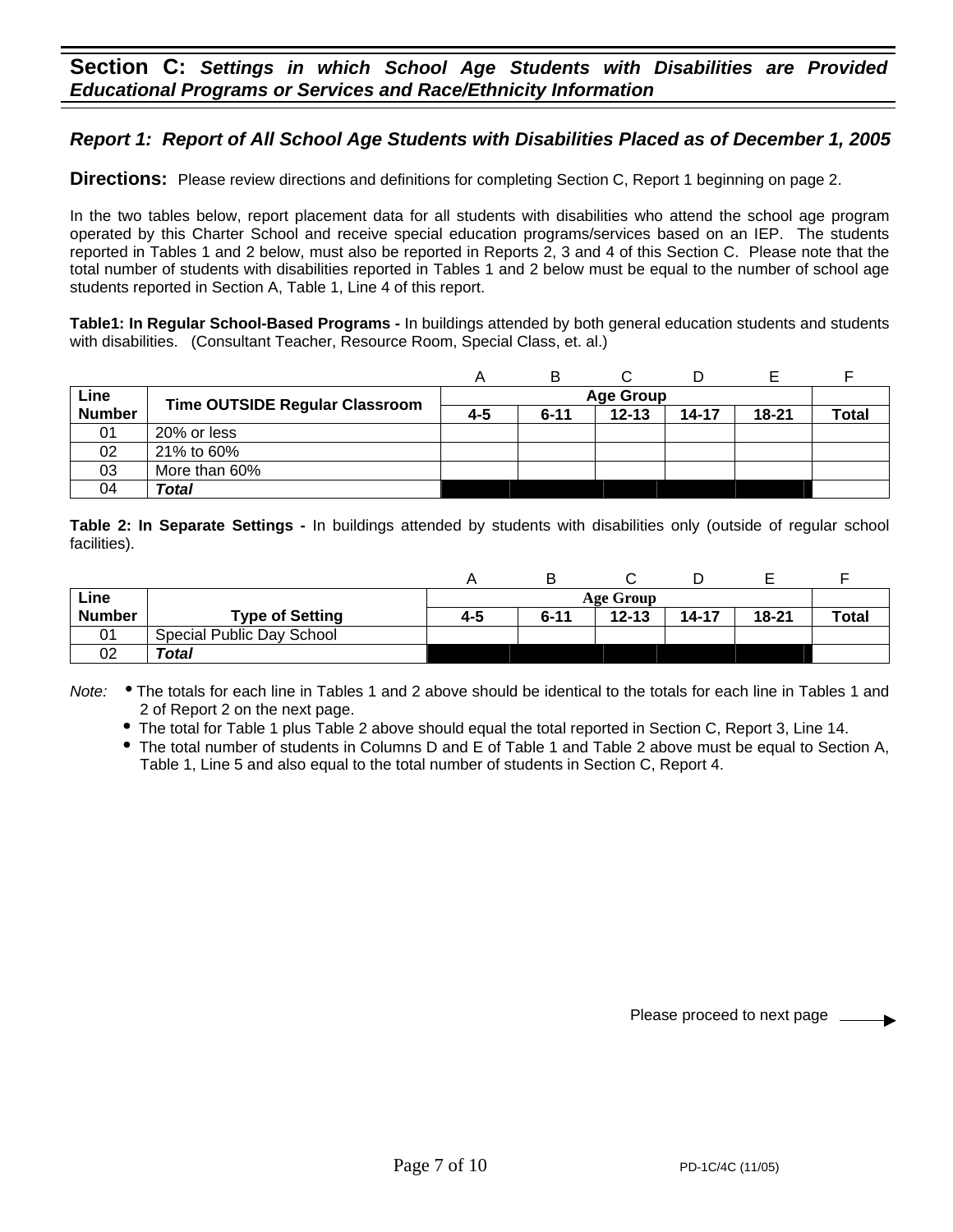**Section C:** *Settings in which School Age Students with Disabilities are Provided Educational Programs or Services and Race/Ethnicity Information*

### *Report 2: Report of All Students with Disabilities as of December 1, 2005, by Race/Ethnicity Category and Type of Setting in which Educational Services are Provided*

For all students reported in Section C, Report 1, Tables 1 and 2, enter the number of students who appear to belong, identify with, or are regarded in the community as belonging to each race/ethnic group. Please see page 2 for definition of each race/ethnic category. Each student should be counted only once. The Total (Column F) of each line in this report must match the Total (Column F) of each line in Report 1 on the previous page.

**Table1: In Regular School-Based Programs -** In buildings attended by both general education students and students with disabilities. (Consultant Teacher, Resource Room, Special Class, et. al.)

|                       | Time                                          | A                                                 | B                                             | C                                           | D               | Е                                    | F            |
|-----------------------|-----------------------------------------------|---------------------------------------------------|-----------------------------------------------|---------------------------------------------|-----------------|--------------------------------------|--------------|
| Line<br><b>Number</b> | <b>OUTSIDE</b><br>Regular<br><b>Classroom</b> | American<br>Indian or<br>Alaskan<br><b>Native</b> | Asian or<br><b>Pacific</b><br><b>Islander</b> | <b>Black (not</b><br>of Hispanic<br>origin) | <b>Hispanic</b> | White (not<br>of Hispanic<br>origin) | <b>Total</b> |
| 01                    | 20% or less                                   |                                                   |                                               |                                             |                 |                                      |              |
| 02                    | 21% to 60%                                    |                                                   |                                               |                                             |                 |                                      |              |
| 03                    | More than 60%                                 |                                                   |                                               |                                             |                 |                                      |              |
| 04                    | <b>Total</b>                                  |                                                   |                                               |                                             |                 |                                      |              |

**Table 2: In Separate Settings -** In buildings attended by students with disabilities only (outside of regular school facilities).

|                       |                                     | A                                                 | в                                             | C                                           | D               | Е                                    | F     |
|-----------------------|-------------------------------------|---------------------------------------------------|-----------------------------------------------|---------------------------------------------|-----------------|--------------------------------------|-------|
| Line<br><b>Number</b> | Type of<br><b>Setting</b>           | American<br>Indian or<br>Alaskan<br><b>Native</b> | Asian or<br><b>Pacific</b><br><b>Islander</b> | <b>Black (not</b><br>of Hispanic<br>origin) | <b>Hispanic</b> | White (not<br>of Hispanic<br>origin) | Total |
| 01                    | <b>Special Public</b><br>Day School |                                                   |                                               |                                             |                 |                                      |       |
| 02                    | Total                               |                                                   |                                               |                                             |                 |                                      |       |

Please proceed to next page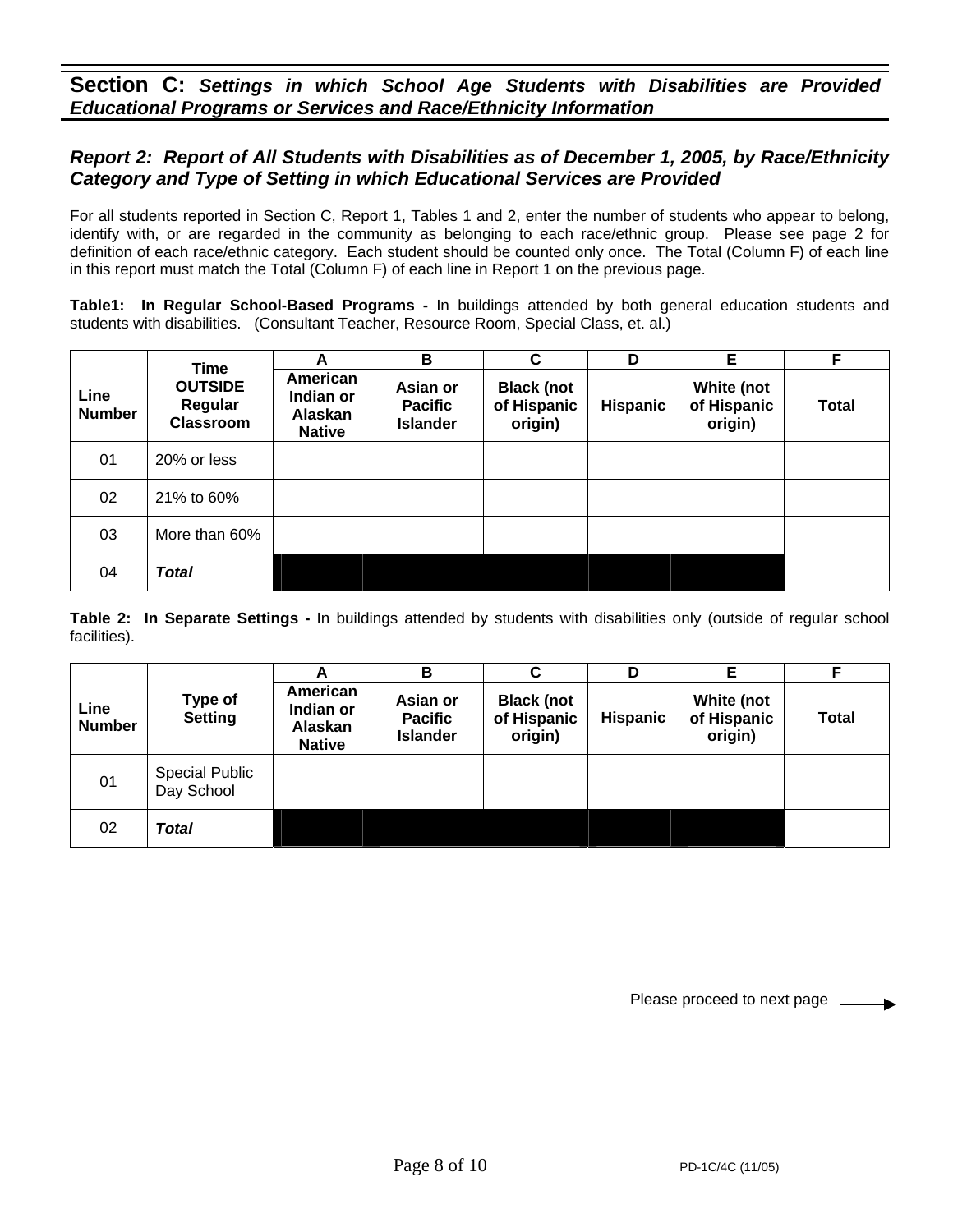## **Section C:** *Educational Placement of School Age Students with Disabilities and Race/Ethnicity Information*

#### *Report 3: Report of All Students with Disabilities as of December 1, 2005, by Race/Ethnicity Category and Type of Disability*

In the table below, report race/ethnicity data by disability for all students reported in Section C, Report 1, Tables 1 and 2. Also, the total number of students with disabilities reported in this report must equal the total number of students with disabilities reported in Section A, Table 1, Line 4. Furthermore, the total number of students reported in Columns A-F below must match the total number of students reported on the corresponding column totals of Table 1 plus Table 2 from Report 2.

|                       |                                           | <b>Race/Ethnicity Category</b>                    |                                                         |                                                       |                 |                                                       |              |  |  |  |
|-----------------------|-------------------------------------------|---------------------------------------------------|---------------------------------------------------------|-------------------------------------------------------|-----------------|-------------------------------------------------------|--------------|--|--|--|
|                       |                                           | A                                                 | B                                                       | C                                                     | D               | E                                                     | F            |  |  |  |
| Line<br><b>Number</b> | <b>Disability</b>                         | American<br>Indian or<br>Alaskan<br><b>Native</b> | <b>Asian</b><br>or<br><b>Pacific</b><br><b>Islander</b> | <b>Black</b><br>(not of<br><b>Hispanic</b><br>origin) | <b>Hispanic</b> | <b>White</b><br>(not of<br><b>Hispanic</b><br>origin) | <b>Total</b> |  |  |  |
| $\mathbf{1}$          | Autism                                    |                                                   |                                                         |                                                       |                 |                                                       |              |  |  |  |
| 02                    | <b>Emotional Disturbance</b>              |                                                   |                                                         |                                                       |                 |                                                       |              |  |  |  |
| 03                    | <b>Learning Disability</b>                |                                                   |                                                         |                                                       |                 |                                                       |              |  |  |  |
| 04                    | <b>Mental Retardation</b>                 |                                                   |                                                         |                                                       |                 |                                                       |              |  |  |  |
| 05                    | <b>Deafness</b>                           |                                                   |                                                         |                                                       |                 |                                                       |              |  |  |  |
| 06                    | <b>Hearing Impairment</b>                 |                                                   |                                                         |                                                       |                 |                                                       |              |  |  |  |
| 07                    | Speech or Language<br>Impairment          |                                                   |                                                         |                                                       |                 |                                                       |              |  |  |  |
| 08                    | Visual Impairment<br>(includes Blindness) |                                                   |                                                         |                                                       |                 |                                                       |              |  |  |  |
| 09                    | Orthopedic Impairment                     |                                                   |                                                         |                                                       |                 |                                                       |              |  |  |  |
| 10                    | <b>Other Health</b><br>Impairment         |                                                   |                                                         |                                                       |                 |                                                       |              |  |  |  |
| 11                    | Multiple Disabilities                     |                                                   |                                                         |                                                       |                 |                                                       |              |  |  |  |
| 12                    | Deaf-Blindness                            |                                                   |                                                         |                                                       |                 |                                                       |              |  |  |  |
| 13                    | <b>Traumatic Brain Injury</b>             |                                                   |                                                         |                                                       |                 |                                                       |              |  |  |  |
| 14                    | Total (Lines 1-13)                        |                                                   |                                                         |                                                       |                 |                                                       |              |  |  |  |

Please proceed to next page  $\phantom{0}$